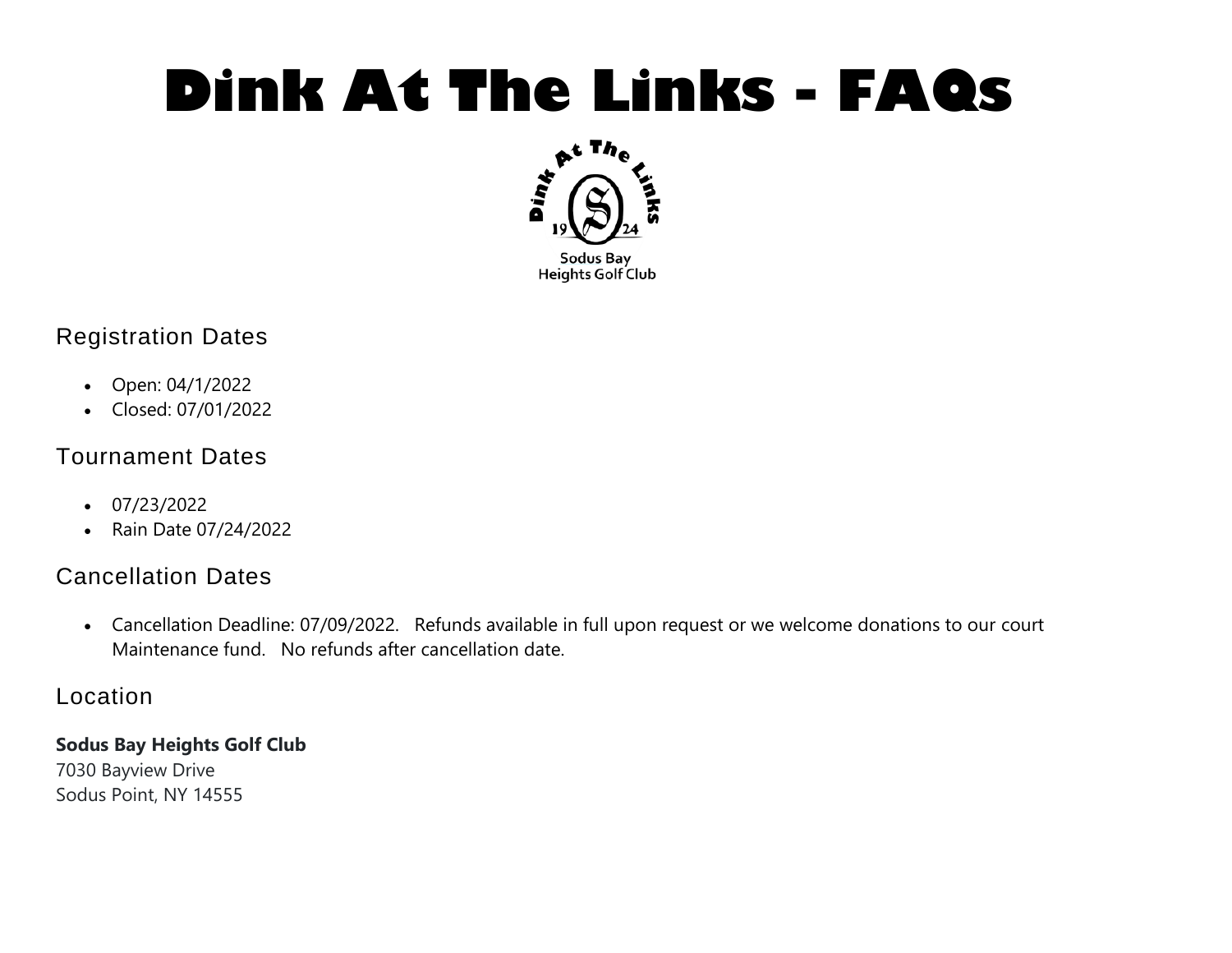# Registration

- Player's age as of:  $07/23/2022$
- Minimum Age of Player: 21
- Tournament Sanctioning: Not Sanctioned
- Registration \$35.00/Person One Event, \$45.00/Person For Two Events
- Please Make Checks Payable to Sodus Bay Heights Golf Club, and note "Dink At The Links on your check.
- Send payments to: Business Manager SBHGC
	- PO Box 289

Sodus Point, NY 14555

- Credit card payments are accepted, you must still submit a registration form to the above address. For credit card payments contact: Stephanie Johnson Business Manager SBHGC 315-483-2094.
- Please send checks with your registration form or call the business manager with your credit card information. **You are not registered until payment has been received.**
- All registrants will receive free raffle ticket for an Onix paddle.

# Additional Info

- Primary Balls: Engage Tour Neon Outdoor
- Surface: Asphalt
- Outdoor: Y
- Nets: Portable
- Food, Drinks, & T-Shirts Available for Purchase
- Free Pizza, Raffles, Prizes & Giveaways
- Court Seating is limited, you may want to bring a lawn chair